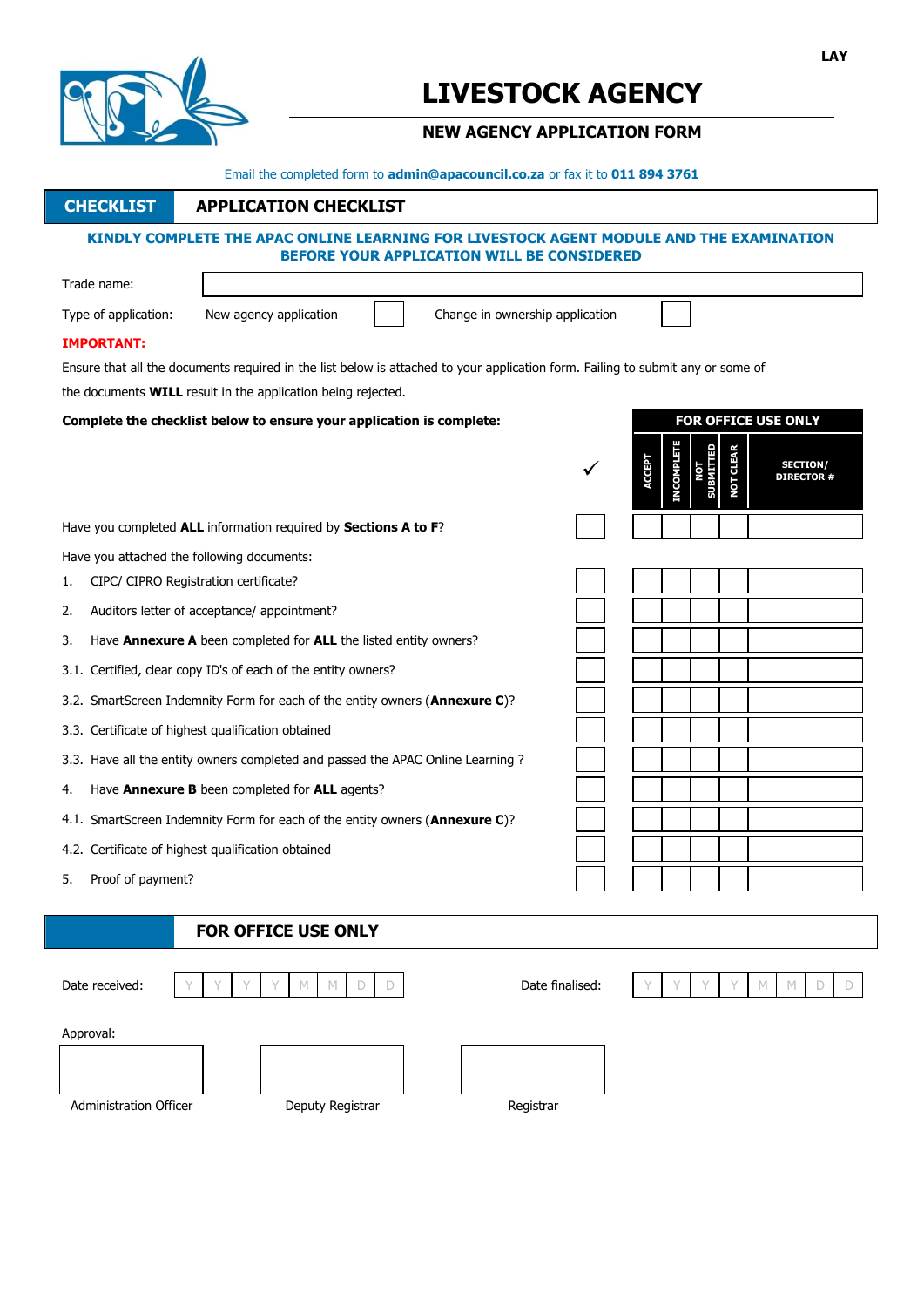|     | <b>SECTION A</b>                                |  |          |   | PARTICULARS OF APPLICANT (AGENCY)                                                                                                                                     |                   |             |   |             |          |                   |             |                     |             |             |              |  |           |                                                      |  |  |
|-----|-------------------------------------------------|--|----------|---|-----------------------------------------------------------------------------------------------------------------------------------------------------------------------|-------------------|-------------|---|-------------|----------|-------------------|-------------|---------------------|-------------|-------------|--------------|--|-----------|------------------------------------------------------|--|--|
|     | <b>GENERAL INFORMATION</b>                      |  |          |   |                                                                                                                                                                       |                   |             |   |             |          |                   |             |                     |             |             |              |  |           |                                                      |  |  |
|     | Trade name:                                     |  |          |   |                                                                                                                                                                       |                   |             |   |             |          |                   |             |                     |             |             |              |  |           |                                                      |  |  |
|     | Date on which the agency will start to operate: |  |          |   |                                                                                                                                                                       |                   |             | Y | Y           | Y        | Y                 | $\mathbb N$ | $\mathbb N$         | $\mathsf D$ | $\mathsf D$ |              |  |           |                                                      |  |  |
|     | <b>AGENCY CONTACT DETAILS</b>                   |  |          |   |                                                                                                                                                                       |                   |             |   |             |          |                   |             |                     |             |             |              |  |           |                                                      |  |  |
|     | Physical address:                               |  |          |   |                                                                                                                                                                       |                   |             |   |             |          |                   |             |                     |             |             |              |  |           | Postal address: (If different from physical address) |  |  |
|     |                                                 |  |          |   |                                                                                                                                                                       |                   |             |   |             |          |                   |             |                     |             |             |              |  |           |                                                      |  |  |
|     |                                                 |  |          |   |                                                                                                                                                                       |                   |             |   |             |          |                   |             |                     |             |             |              |  |           |                                                      |  |  |
|     |                                                 |  |          |   |                                                                                                                                                                       |                   |             |   |             |          |                   |             |                     |             |             |              |  |           |                                                      |  |  |
|     | City                                            |  |          |   |                                                                                                                                                                       |                   |             |   |             |          | City              |             |                     |             |             |              |  |           |                                                      |  |  |
|     | Province                                        |  |          |   |                                                                                                                                                                       |                   |             |   |             | Province |                   |             |                     |             |             |              |  |           |                                                      |  |  |
|     | Postal code                                     |  |          |   |                                                                                                                                                                       |                   |             |   |             |          |                   |             |                     |             |             |              |  |           |                                                      |  |  |
|     |                                                 |  |          |   |                                                                                                                                                                       |                   |             |   |             |          | Postal code       |             |                     |             |             |              |  |           |                                                      |  |  |
|     | Landline number:                                |  |          |   |                                                                                                                                                                       |                   |             |   |             |          | Fax number:       |             |                     |             |             |              |  |           |                                                      |  |  |
|     | Administration email address:                   |  |          |   |                                                                                                                                                                       |                   |             |   |             |          |                   |             |                     |             |             |              |  |           |                                                      |  |  |
|     |                                                 |  |          |   |                                                                                                                                                                       |                   |             |   |             |          |                   |             |                     |             |             |              |  |           |                                                      |  |  |
|     | Website address:                                |  |          |   |                                                                                                                                                                       |                   |             |   |             |          |                   |             |                     |             |             |              |  |           |                                                      |  |  |
|     | <b>ENTITY INFORMATION</b>                       |  |          |   | Ensure that the information agrees with your CIPC/ CIPRO/ Trust deed documents                                                                                        |                   |             |   |             |          |                   |             |                     |             |             |              |  |           |                                                      |  |  |
|     | Registered name:                                |  |          |   |                                                                                                                                                                       |                   |             |   |             |          |                   |             |                     |             |             |              |  |           |                                                      |  |  |
|     | Entity type:                                    |  | Company  |   |                                                                                                                                                                       |                   |             |   |             |          | Close Corporation |             |                     |             |             | Partnership  |  |           |                                                      |  |  |
|     |                                                 |  | Trust    |   |                                                                                                                                                                       |                   |             |   | Sole Owner  |          |                   |             |                     |             |             | Co-operative |  |           |                                                      |  |  |
|     | Registration date:                              |  | Y        | Y | Y                                                                                                                                                                     | Y<br>$\mathbb{M}$ | $\mathbb N$ | D | $\mathsf D$ |          |                   |             | Financial year end: |             |             |              |  |           |                                                      |  |  |
|     | Registration number:                            |  |          |   |                                                                                                                                                                       |                   |             |   |             |          |                   |             |                     |             |             |              |  |           |                                                      |  |  |
|     | <b>SECTION B</b>                                |  |          |   | <b>PARTICULARS OF ENTITY OWNERS</b>                                                                                                                                   |                   |             |   |             |          |                   |             |                     |             |             |              |  |           |                                                      |  |  |
|     |                                                 |  |          |   |                                                                                                                                                                       |                   |             |   |             |          |                   |             |                     |             |             |              |  |           |                                                      |  |  |
|     | <b>IMPORTANT:</b>                               |  |          |   | Complete the list of entity owners (Directors/ Members/ Trustees/ Etc.) together with Annexure A.<br>Annexure A MUST BE COMPLETED for EACH of the individuals listed. |                   |             |   |             |          |                   |             |                     |             |             |              |  |           |                                                      |  |  |
|     |                                                 |  |          |   | The individuals listed below MUST agree with your CIPRO/ CIPC/ Trust deed certificate                                                                                 |                   |             |   |             |          |                   |             |                     |             |             |              |  |           |                                                      |  |  |
| #   | Title                                           |  | Initials |   |                                                                                                                                                                       |                   |             |   | Surname     |          |                   |             |                     |             |             |              |  | ID number |                                                      |  |  |
| 1.  |                                                 |  |          |   |                                                                                                                                                                       |                   |             |   |             |          |                   |             |                     |             |             |              |  |           |                                                      |  |  |
| 2.  |                                                 |  |          |   |                                                                                                                                                                       |                   |             |   |             |          |                   |             |                     |             |             |              |  |           |                                                      |  |  |
| 3.  |                                                 |  |          |   |                                                                                                                                                                       |                   |             |   |             |          |                   |             |                     |             |             |              |  |           |                                                      |  |  |
| 4.  |                                                 |  |          |   |                                                                                                                                                                       |                   |             |   |             |          |                   |             |                     |             |             |              |  |           |                                                      |  |  |
| 5.  |                                                 |  |          |   |                                                                                                                                                                       |                   |             |   |             |          |                   |             |                     |             |             |              |  |           |                                                      |  |  |
| 6.  |                                                 |  |          |   |                                                                                                                                                                       |                   |             |   |             |          |                   |             |                     |             |             |              |  |           |                                                      |  |  |
| 7.  |                                                 |  |          |   |                                                                                                                                                                       |                   |             |   |             |          |                   |             |                     |             |             |              |  |           |                                                      |  |  |
| 8.  |                                                 |  |          |   |                                                                                                                                                                       |                   |             |   |             |          |                   |             |                     |             |             |              |  |           |                                                      |  |  |
|     |                                                 |  |          |   |                                                                                                                                                                       |                   |             |   |             |          |                   |             |                     |             |             |              |  |           |                                                      |  |  |
| 9.  |                                                 |  |          |   |                                                                                                                                                                       |                   |             |   |             |          |                   |             |                     |             |             |              |  |           |                                                      |  |  |
| 10. |                                                 |  |          |   |                                                                                                                                                                       |                   |             |   |             |          |                   |             |                     |             |             |              |  |           |                                                      |  |  |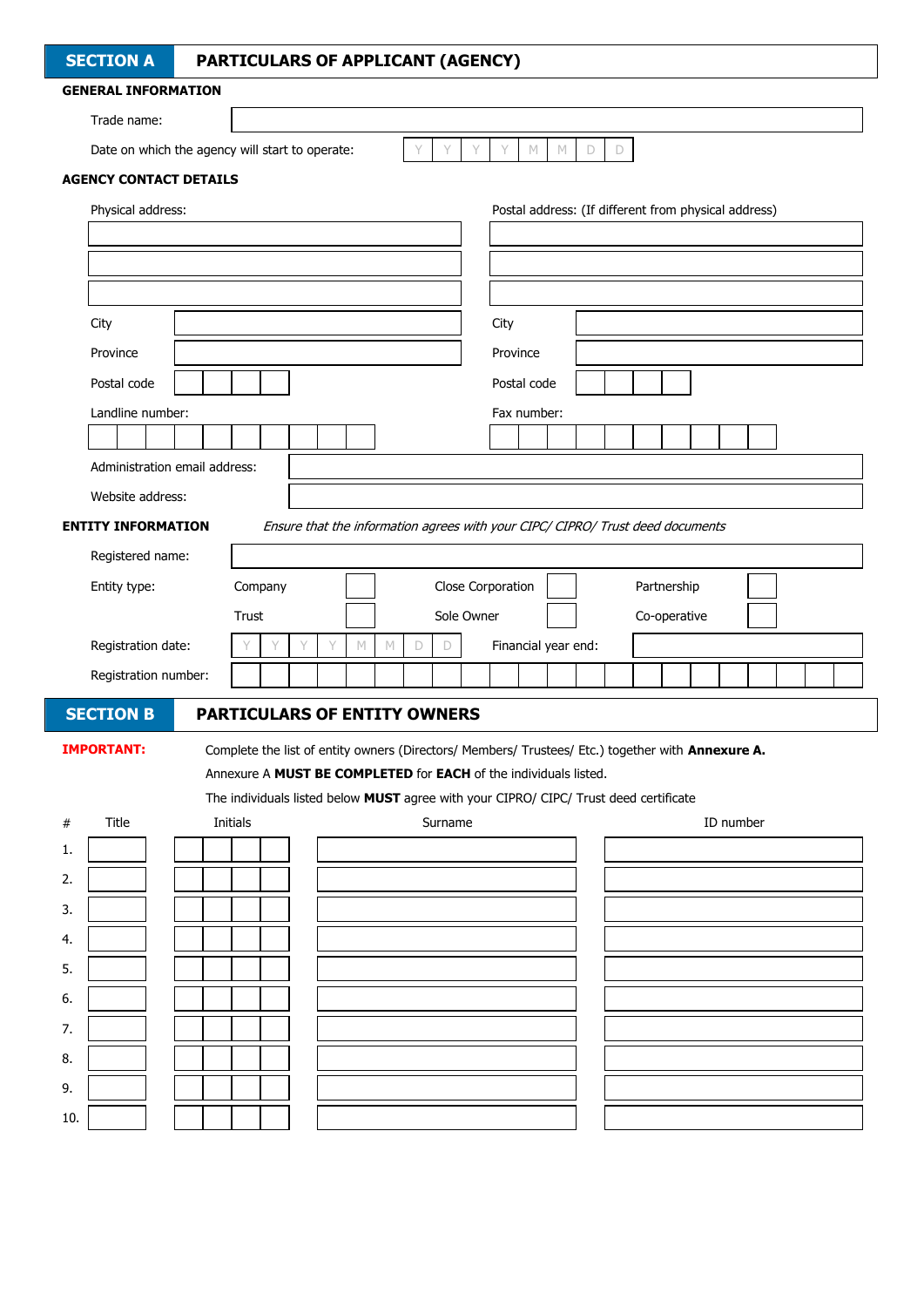Name of audit firm: IRBA registration number: Name and surname of auditor: Landline Number: Fax Number: Email address: Has an independent BEE verification been done on the agency? Yes Y No N If yes, what rating was obtained? Level -  $\parallel$  | Kindly provide a copy of the certificate If no, when will the verification be done?  $Y \ Y \ Y \ Y \ Y \ M \ M \ D$ Tax registration number: VAT registration number: I, \_\_\_\_\_\_\_\_\_\_\_\_\_\_\_\_\_\_\_\_\_\_\_\_\_\_\_\_\_\_\_\_\_\_\_\_\_\_\_\_\_\_\_\_\_\_\_\_\_\_\_\_\_\_\_\_\_\_\_ being an authorised representative of the **SECTION F ACKNOWLEDGEMENT BY APPLICANT SECTION C AUDITOR'S INFORMATION SECTION E BEE SECTION E** SARS DETAILS

applicant(agency) hereby declare as follows:

a) The information contained in this application form and the annexure is true and correct in every aspect;

b) I hereby consent to APAC conducting the necessary searches (e.g. Companies search, Credit search, etc.) or to take any other reasonable measures in order to verify that the information contained in this application form and the annexures is both true and correct;

c) I do understand that my occupation requires honesty in handling of cash on behalf of producers.

Signed at \_\_\_\_\_\_\_\_\_\_\_\_\_\_\_\_\_\_\_\_\_\_\_\_\_\_\_\_\_\_\_\_\_\_\_\_ on this \_\_\_\_\_\_\_\_\_\_\_\_\_ day of \_\_\_\_\_\_\_\_\_\_\_\_\_\_\_\_\_\_\_ 20 \_\_\_\_\_

**Signature**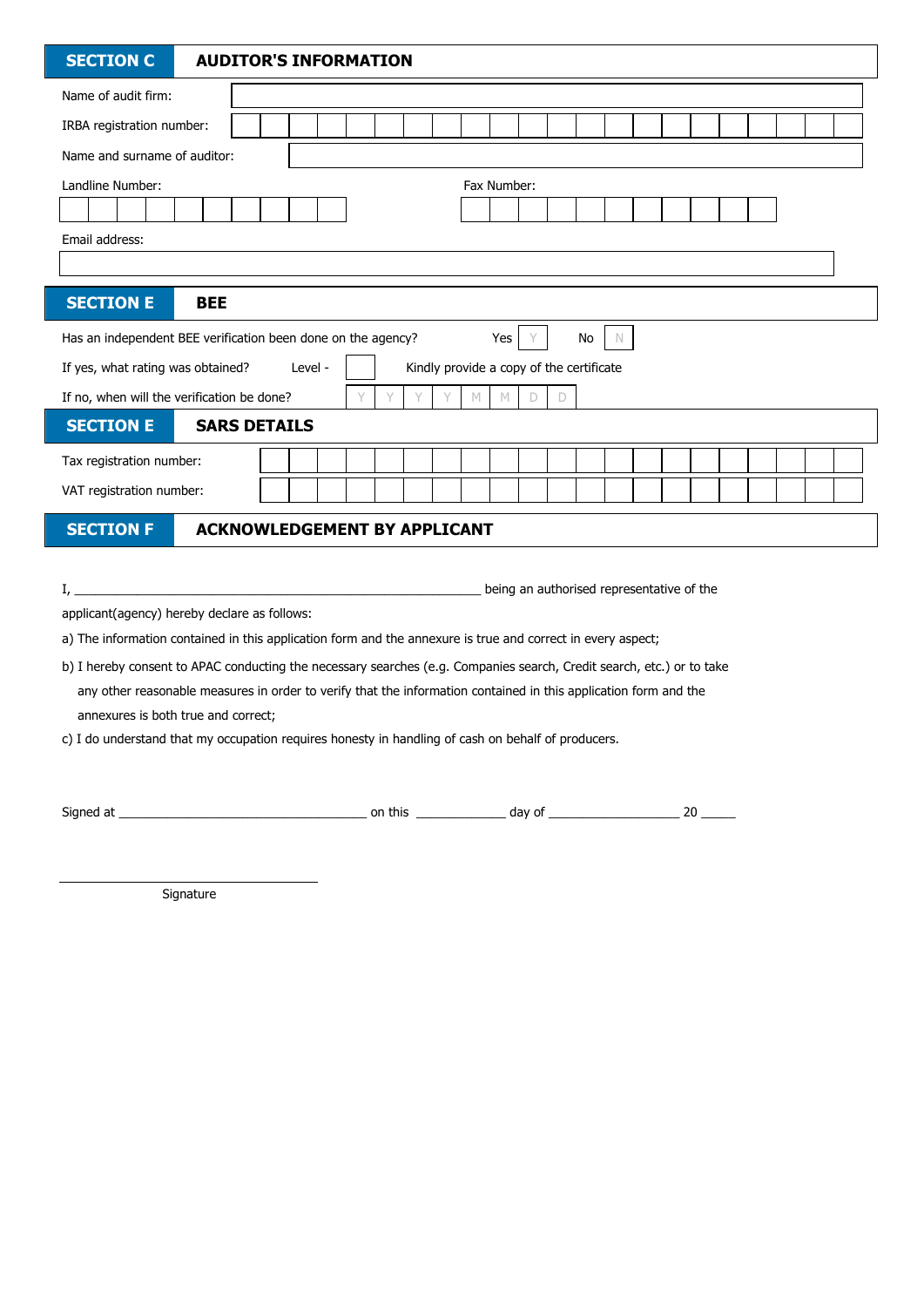|                                                     | <b>ANNEXURE A</b> | <b>PARTICULARS OF ENTITY OWNERS</b>                                |        |                                                         |          |      |  |
|-----------------------------------------------------|-------------------|--------------------------------------------------------------------|--------|---------------------------------------------------------|----------|------|--|
|                                                     |                   | <b>IMPORTANT: COMPLETE THIS FORM FOR EACH OF THE ENTITY OWNERS</b> |        |                                                         | (e.g. 1) |      |  |
| Title:                                              |                   | Initials:                                                          |        | Gender:                                                 | Female   | Male |  |
| Surname:                                            |                   |                                                                    |        |                                                         |          |      |  |
| Full names:                                         |                   |                                                                    |        |                                                         |          |      |  |
| ID number:                                          |                   |                                                                    |        |                                                         |          |      |  |
| Race:                                               | African           | Coloured                                                           | Indian | White                                                   | Other    |      |  |
| Residential address:                                |                   |                                                                    |        | Postal address: (If different from residential address) |          |      |  |
|                                                     |                   |                                                                    |        |                                                         |          |      |  |
|                                                     |                   |                                                                    |        |                                                         |          |      |  |
|                                                     |                   |                                                                    |        |                                                         |          |      |  |
|                                                     |                   |                                                                    |        |                                                         |          |      |  |
|                                                     |                   |                                                                    |        | City                                                    |          |      |  |
|                                                     |                   |                                                                    |        | Province                                                |          |      |  |
|                                                     |                   |                                                                    |        | Postal code                                             |          |      |  |
| City<br>Province<br>Postal code<br>Landline number: |                   |                                                                    |        | Mobile number:                                          |          |      |  |
|                                                     |                   |                                                                    |        |                                                         |          |      |  |
| Email address:                                      |                   |                                                                    |        |                                                         |          |      |  |
|                                                     |                   |                                                                    |        |                                                         |          |      |  |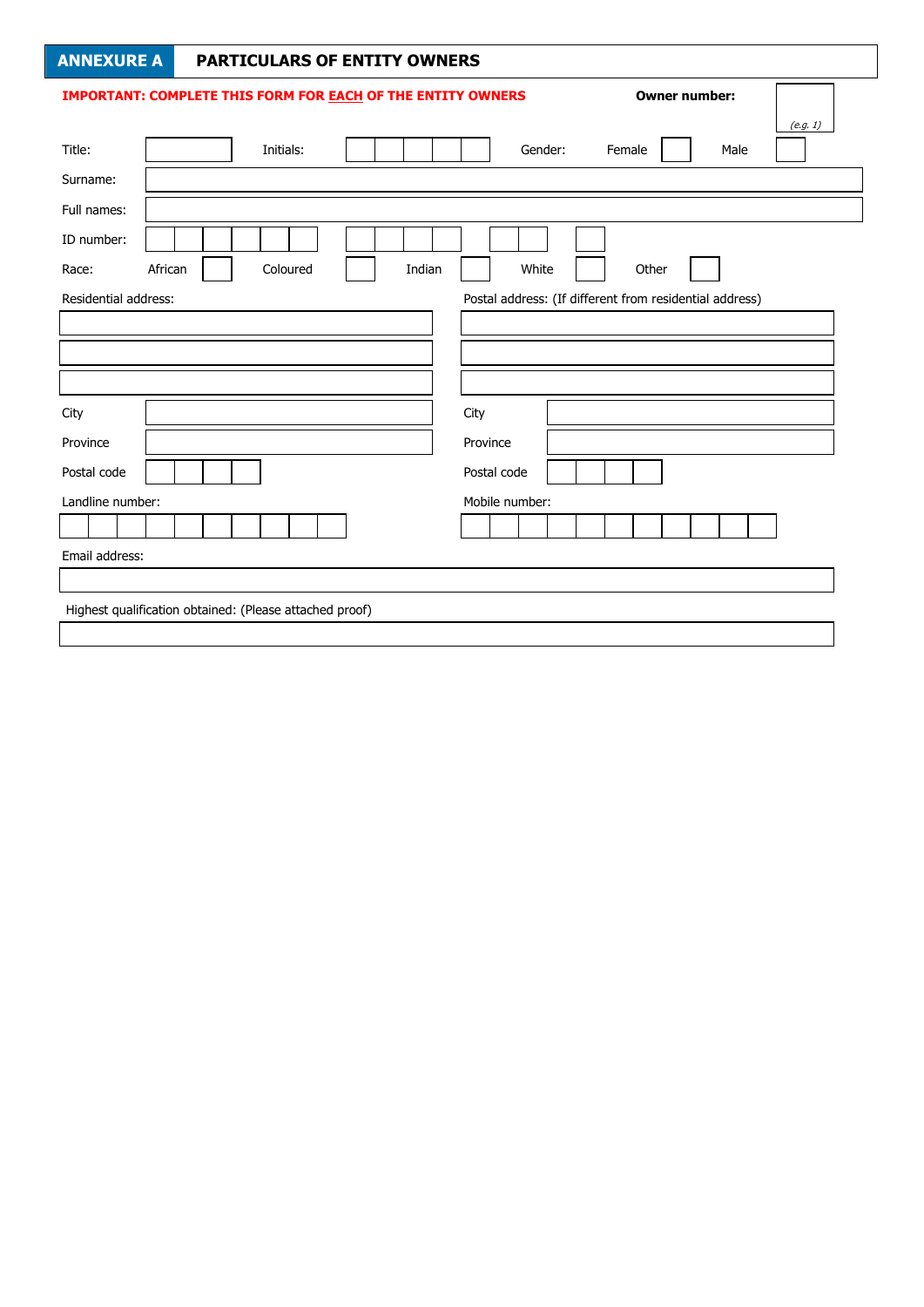#### **Declaration of conflict of interest:**

Rule 2 - Integrity, objectivity and independence:

- 2.1 A livestock agent shall at all times -
	- (a) act honestly and conscientiously in the practising of his occupation;
	- (b) act in the best interest of his principals;
	- (c) avoid entering into relationships or obtaining interests that, either directly or indirectly, impair or threaten his capacity to act in accordance with paragraphs (a) and (b);
- 2.2 A livestock agent shall maintain an impartial approach in practising his occupation, and for this purpose be free of any influence or relationship that, either directly or indirectly, could impair his judgement or independence.
- 2.3 A livestock agent shall maintain such integrity and objectivity in the practising of his occupation as is necessary to enable him to apply unbiased judgment and objective consideration in forming an opinion or arriving at decisions.

#### Rule 4 - Incompatible practices:

A livestock agent shall not hold decision making positions, controlling interests or offices of whatever nature, or engage in any venture, business or occupation, which results or could result in a conflict of interest or an impairment of his independent judgement in the practising of his occupation.

Do you, your wife or relatives have interests in other agricultural business? Yes  $\left| Y \right|$  No  $\left| N \right|$ 

If yes, list the particulars below:

Initials and surname Relationship Conflict

| the contract of the contract of the contract of the contract of the contract of the contract of the contract of | and the contract of the contract of the contract of the contract of the contract of the contract of the contract of the contract of the contract of the contract of the contract of the contract of the contract of the contra |  |
|-----------------------------------------------------------------------------------------------------------------|--------------------------------------------------------------------------------------------------------------------------------------------------------------------------------------------------------------------------------|--|
|                                                                                                                 | -                                                                                                                                                                                                                              |  |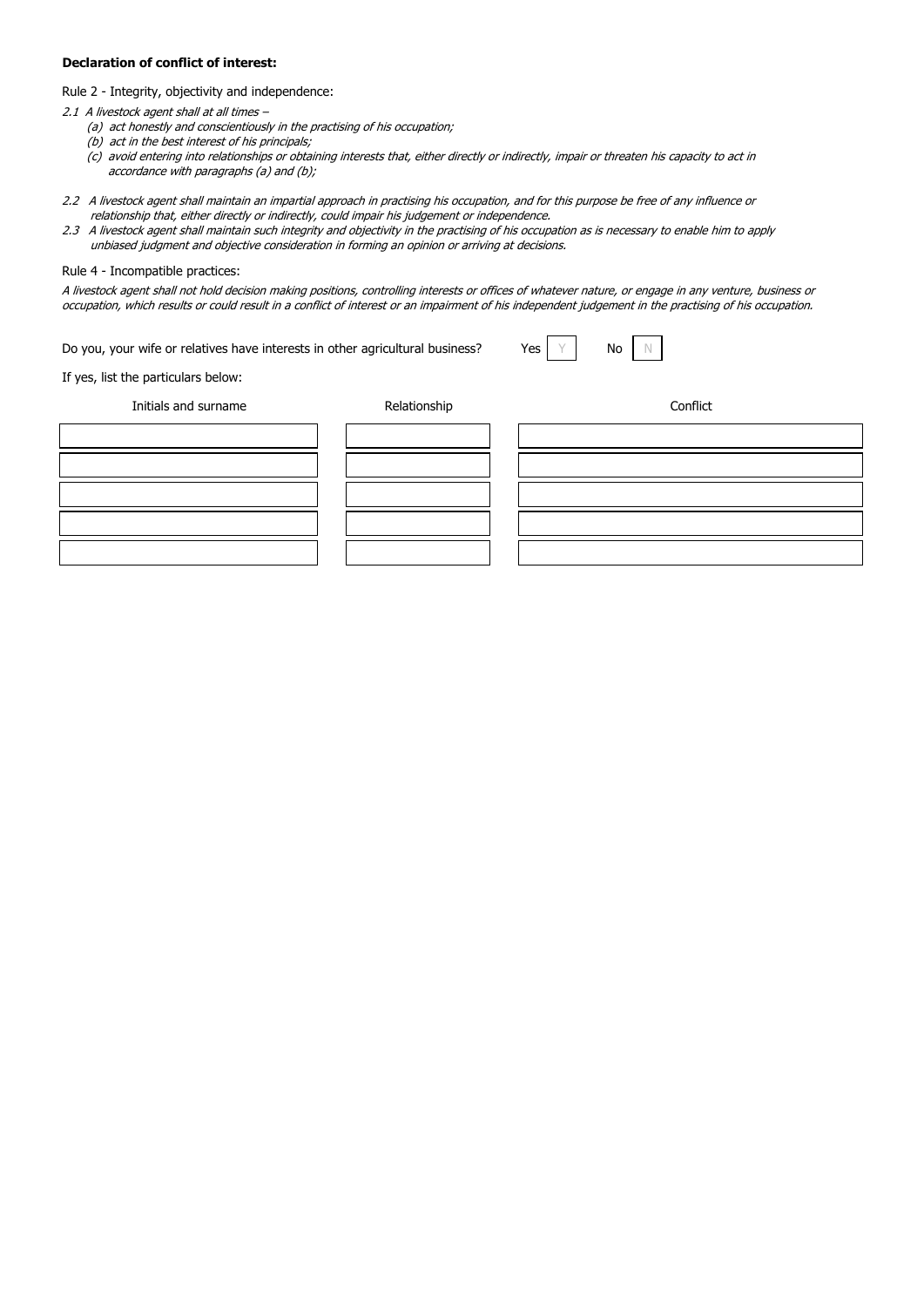Has a civil judgement ever been passed against you? Have you ever been sequestrated?

Yes Y No N Yes Y No N Have you ever been rehabilitated? Have you ever been convicted of an offence in terms of the National Credit Act or other credit legislation? Yes Y No N Yes Y No N Have you ever been convicted of a criminal offence in South Africa or elsewhere? Yes Y No N

#### **Previous experience:**

Particulars of employment during the last 5 years:

| From                     | To | Employer | Industry |
|--------------------------|----|----------|----------|
| $\sim$                   |    |          |          |
| $\overline{\phantom{0}}$ |    |          |          |
| $\sim$                   |    |          |          |
| $\overline{\phantom{0}}$ |    |          |          |
| $\sim$                   |    |          |          |

#### **Acknowledgement by applicant:**

| the applicant hereby declare as follows:<br> |
|----------------------------------------------|
|----------------------------------------------|

a) I will comply with Act 12 of 1992 and the Rules in Respect of Livestock Agents;

b) I have carefully read the application form and I am fully aware of the contents thereof;

c) The information contained in this application form and the annexure is true and correct in every aspect;

b) I hereby consent to APAC conducting the necessary searches (e.g. Companies search, Credit search, etc.) or to take any other reasonable measures in order to verify that the information contained in this application form and the annexures is both true and correct;

e) I do understand that my occupation requires honesty in handling of cash on behalf of producers.

| $\sim$<br>$-1$<br>Siano<br>$\sim$ | this<br>~ | aav<br>. . |  |
|-----------------------------------|-----------|------------|--|
|                                   | . .       |            |  |

Signature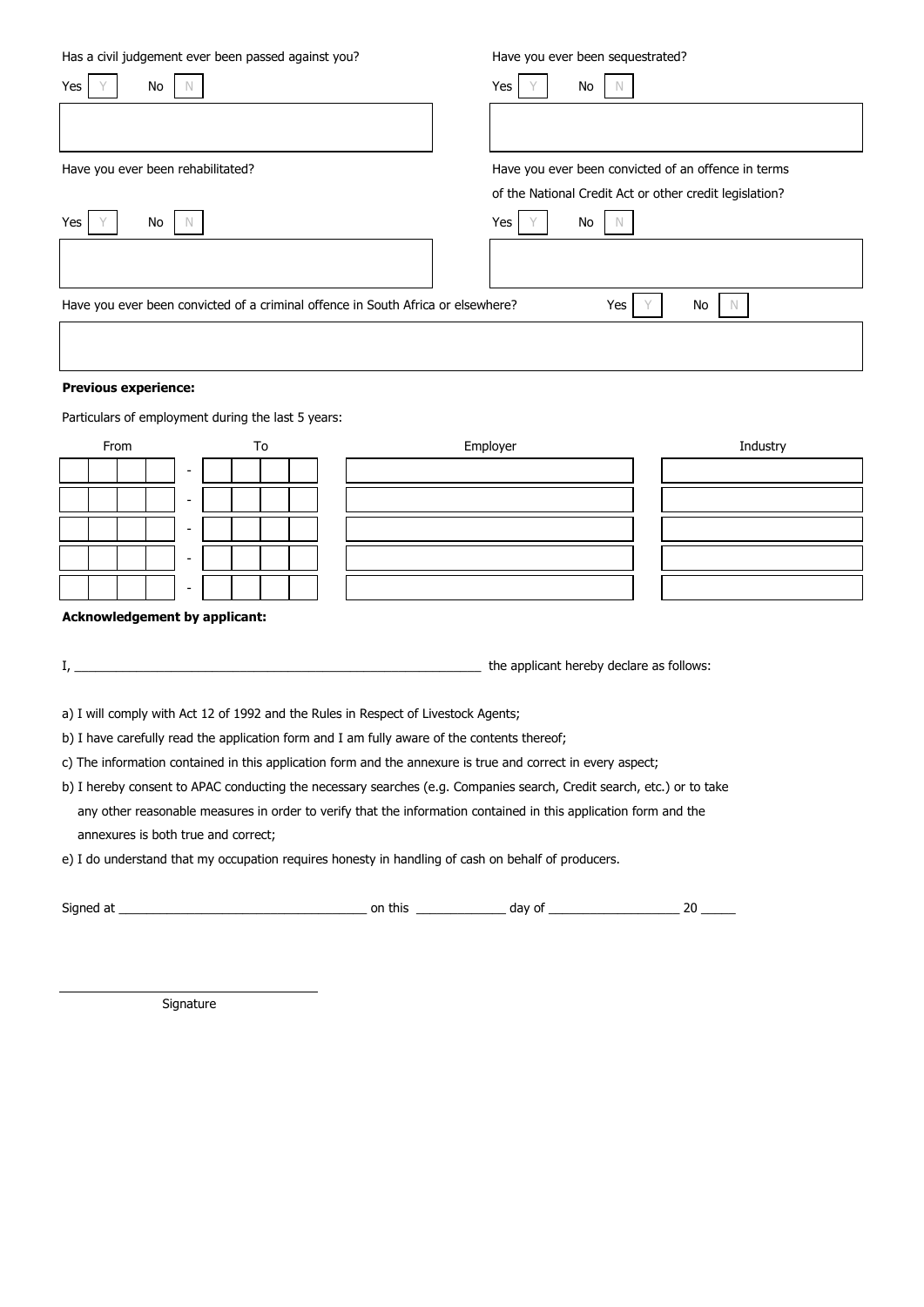# **ANNEXURE B PARTICULARS OF AGENTS / MARKETERS**

## **IMPORTANT: COMPLETE THIS FORM FOR EACH AND EVERY EMPLOYEE WHO WILL BE ACTING ON BEHALF OF PRODUCERS**

| Title:               |                                                                                                                                                                                                                                                                                                                                                                                                                                                                                           | Initials: |              |          | Gender:        |    | Female                                                  |          | Male |  |
|----------------------|-------------------------------------------------------------------------------------------------------------------------------------------------------------------------------------------------------------------------------------------------------------------------------------------------------------------------------------------------------------------------------------------------------------------------------------------------------------------------------------------|-----------|--------------|----------|----------------|----|---------------------------------------------------------|----------|------|--|
| Surname:             |                                                                                                                                                                                                                                                                                                                                                                                                                                                                                           |           |              |          |                |    |                                                         |          |      |  |
| Full names:          |                                                                                                                                                                                                                                                                                                                                                                                                                                                                                           |           |              |          |                |    |                                                         |          |      |  |
| ID number:           |                                                                                                                                                                                                                                                                                                                                                                                                                                                                                           |           |              |          |                |    |                                                         |          |      |  |
| Race:                | African                                                                                                                                                                                                                                                                                                                                                                                                                                                                                   | Coloured  | Indian       |          | White          |    | Other                                                   |          |      |  |
| Residential address: |                                                                                                                                                                                                                                                                                                                                                                                                                                                                                           |           |              |          |                |    | Postal address: (If different from residential address) |          |      |  |
|                      |                                                                                                                                                                                                                                                                                                                                                                                                                                                                                           |           |              |          |                |    |                                                         |          |      |  |
|                      |                                                                                                                                                                                                                                                                                                                                                                                                                                                                                           |           |              |          |                |    |                                                         |          |      |  |
|                      |                                                                                                                                                                                                                                                                                                                                                                                                                                                                                           |           |              |          |                |    |                                                         |          |      |  |
| City                 |                                                                                                                                                                                                                                                                                                                                                                                                                                                                                           |           |              | City     |                |    |                                                         |          |      |  |
| Province             |                                                                                                                                                                                                                                                                                                                                                                                                                                                                                           |           |              | Province |                |    |                                                         |          |      |  |
| Postal code          |                                                                                                                                                                                                                                                                                                                                                                                                                                                                                           |           |              |          | Postal code    |    |                                                         |          |      |  |
| Landline number:     |                                                                                                                                                                                                                                                                                                                                                                                                                                                                                           |           |              |          | Mobile number: |    |                                                         |          |      |  |
|                      |                                                                                                                                                                                                                                                                                                                                                                                                                                                                                           |           |              |          |                |    |                                                         |          |      |  |
| Email address:       |                                                                                                                                                                                                                                                                                                                                                                                                                                                                                           |           |              |          |                |    |                                                         |          |      |  |
|                      |                                                                                                                                                                                                                                                                                                                                                                                                                                                                                           |           |              |          |                |    |                                                         |          |      |  |
|                      | Highest qualification obtained: (Please attached proof)                                                                                                                                                                                                                                                                                                                                                                                                                                   |           |              |          |                |    |                                                         |          |      |  |
|                      | <b>Declaration of conflict of interest:</b>                                                                                                                                                                                                                                                                                                                                                                                                                                               |           |              |          |                |    |                                                         |          |      |  |
|                      | Rule 2 - Integrity, objectivity and independence:<br>2.1 An export agent shall at all times -<br>(a) act honestly and conscientiously in the practising of his occupation;<br>(b) act in the best interest of his principals;<br>(c) avoid entering into relationships or obtaining interests that, either directly or indirectly, impair or threaten his capacity to act in<br>accordance with paragraphs (a) and (b);                                                                   |           |              |          |                |    |                                                         |          |      |  |
|                      | 2.2 An export agent shall maintain an impartial approach in practising his occupation, and for this purpose be free of any influence or<br>relationship that, either directly or indirectly, could impair his judgement or independence.<br>2.3 An export agent shall maintain such integrity and objectivity in the practising of his occupation as is necessary to enable him to apply<br>unbiased judgment and objective consideration in forming an opinion or arriving at decisions. |           |              |          |                |    |                                                         |          |      |  |
|                      | Rule 4 - Incompatible practices:<br>An export agent shall not hold decision making positions, controlling interests or offices of whatever nature, or engage in any venture, business or                                                                                                                                                                                                                                                                                                  |           |              |          |                |    |                                                         |          |      |  |
|                      | occupation, which results or could result in a conflict of interest or an impairment of his independent judgement in the practising of his occupation.                                                                                                                                                                                                                                                                                                                                    |           |              |          |                |    |                                                         |          |      |  |
|                      | Do you, your wife or relatives have interests in other agricultural business?                                                                                                                                                                                                                                                                                                                                                                                                             |           |              |          | Yes            |    | No                                                      |          |      |  |
|                      | If yes, list the particulars below:                                                                                                                                                                                                                                                                                                                                                                                                                                                       |           |              |          |                |    |                                                         |          |      |  |
|                      | Initials and surname                                                                                                                                                                                                                                                                                                                                                                                                                                                                      |           | Relationship |          |                |    |                                                         | Conflict |      |  |
|                      |                                                                                                                                                                                                                                                                                                                                                                                                                                                                                           |           |              |          |                |    |                                                         |          |      |  |
|                      |                                                                                                                                                                                                                                                                                                                                                                                                                                                                                           |           |              |          |                |    |                                                         |          |      |  |
|                      |                                                                                                                                                                                                                                                                                                                                                                                                                                                                                           |           |              |          |                |    |                                                         |          |      |  |
|                      |                                                                                                                                                                                                                                                                                                                                                                                                                                                                                           |           |              |          |                |    |                                                         |          |      |  |
|                      | Has a civil judgement ever been passed against you?                                                                                                                                                                                                                                                                                                                                                                                                                                       |           |              |          |                |    | Have you ever been sequestrated?                        |          |      |  |
| Yes                  | No<br>N.                                                                                                                                                                                                                                                                                                                                                                                                                                                                                  |           |              |          | Yes            | No | N.                                                      |          |      |  |
|                      |                                                                                                                                                                                                                                                                                                                                                                                                                                                                                           |           |              |          |                |    |                                                         |          |      |  |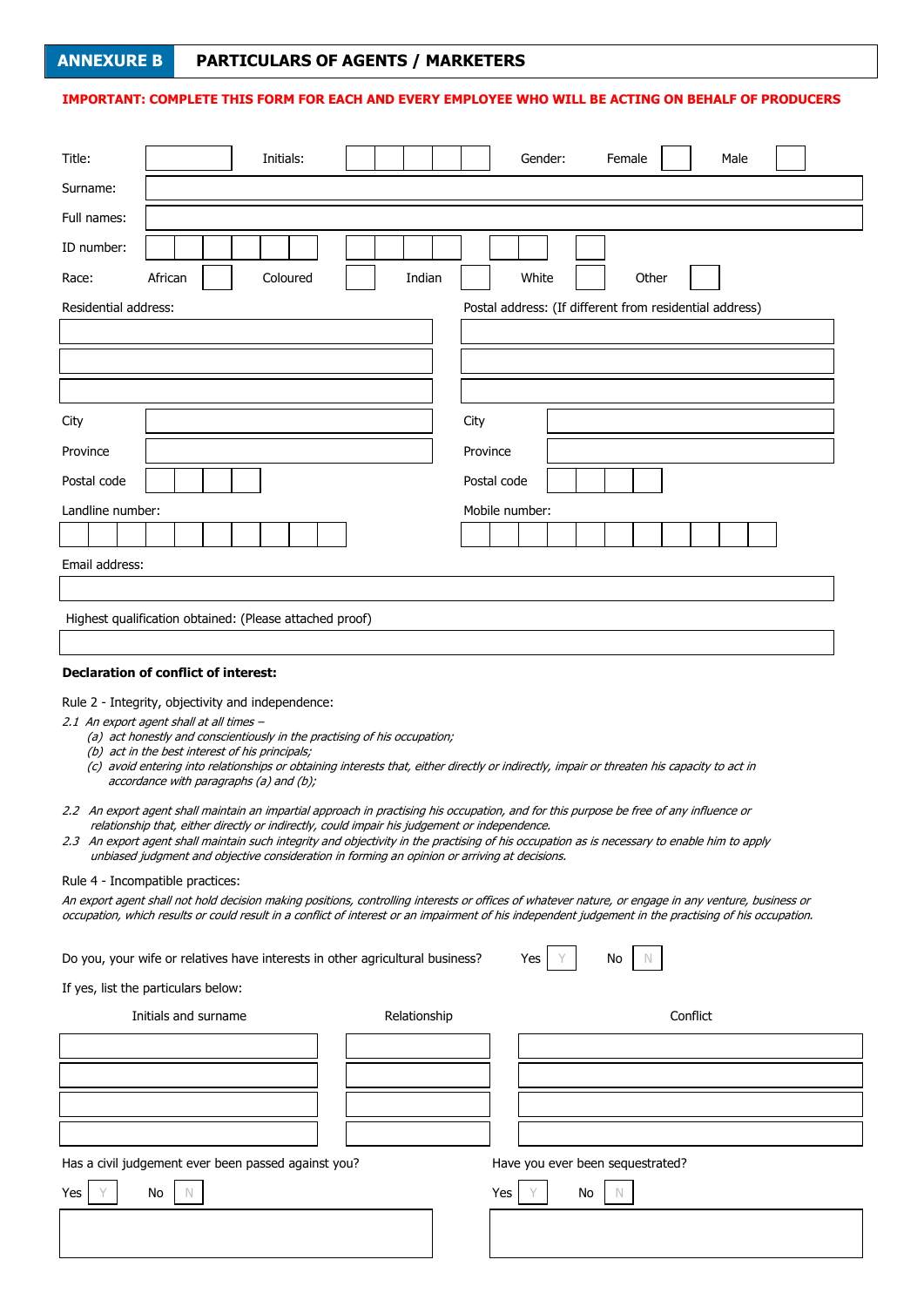Have you ever been rehabilitated? Have you ever been convicted of an offence in terms

of the National Credit Act or other credit legislation?

| Yes<br>No                                                                        | Yes | No |     |    |  |
|----------------------------------------------------------------------------------|-----|----|-----|----|--|
|                                                                                  |     |    |     |    |  |
| Have you ever been convicted of a criminal offence in South Africa or elsewhere? |     |    | Yes | No |  |
|                                                                                  |     |    |     |    |  |
| <b>Dravious ovnorionsou</b>                                                      |     |    |     |    |  |

#### **Previous experience:**

Particulars of employment during the last 5 years:

| From   | To | Employer | Industry |
|--------|----|----------|----------|
| $\sim$ |    |          |          |
| $\sim$ |    |          |          |
| $\sim$ |    |          |          |
| $\sim$ |    |          |          |
| $\sim$ |    |          |          |

#### **Acknowledgement by applicant:**

I, \_\_\_\_\_\_\_\_\_\_\_\_\_\_\_\_\_\_\_\_\_\_\_\_\_\_\_\_\_\_\_\_\_\_\_\_\_\_\_\_\_\_\_\_\_\_\_\_\_\_\_\_\_\_\_\_\_\_\_ the applicant hereby declare as follows:

a) I will comply with Act 12 of 1992 and the Rules in Respect of Livestock Agents;

b) I have carefully read the application form and I am fully aware of the contents thereof;

c) The information contained in this application form and the annexure is true and correct in every aspect;

d) I hereby consent to APAC conducting the necessary searches (e.g. Companies search, Credit search, etc.) or to take any other reasonable measures in order to verify that the information contained in this application form and the annexures is both true and correct.

Signed at \_\_\_\_\_\_\_\_\_\_\_\_\_\_\_\_\_\_\_\_\_\_\_\_\_\_\_\_\_\_\_\_\_\_\_\_ on this \_\_\_\_\_\_\_\_\_\_\_\_\_ day of \_\_\_\_\_\_\_\_\_\_\_\_\_\_\_\_\_\_\_ 20 \_\_\_\_\_

Signature